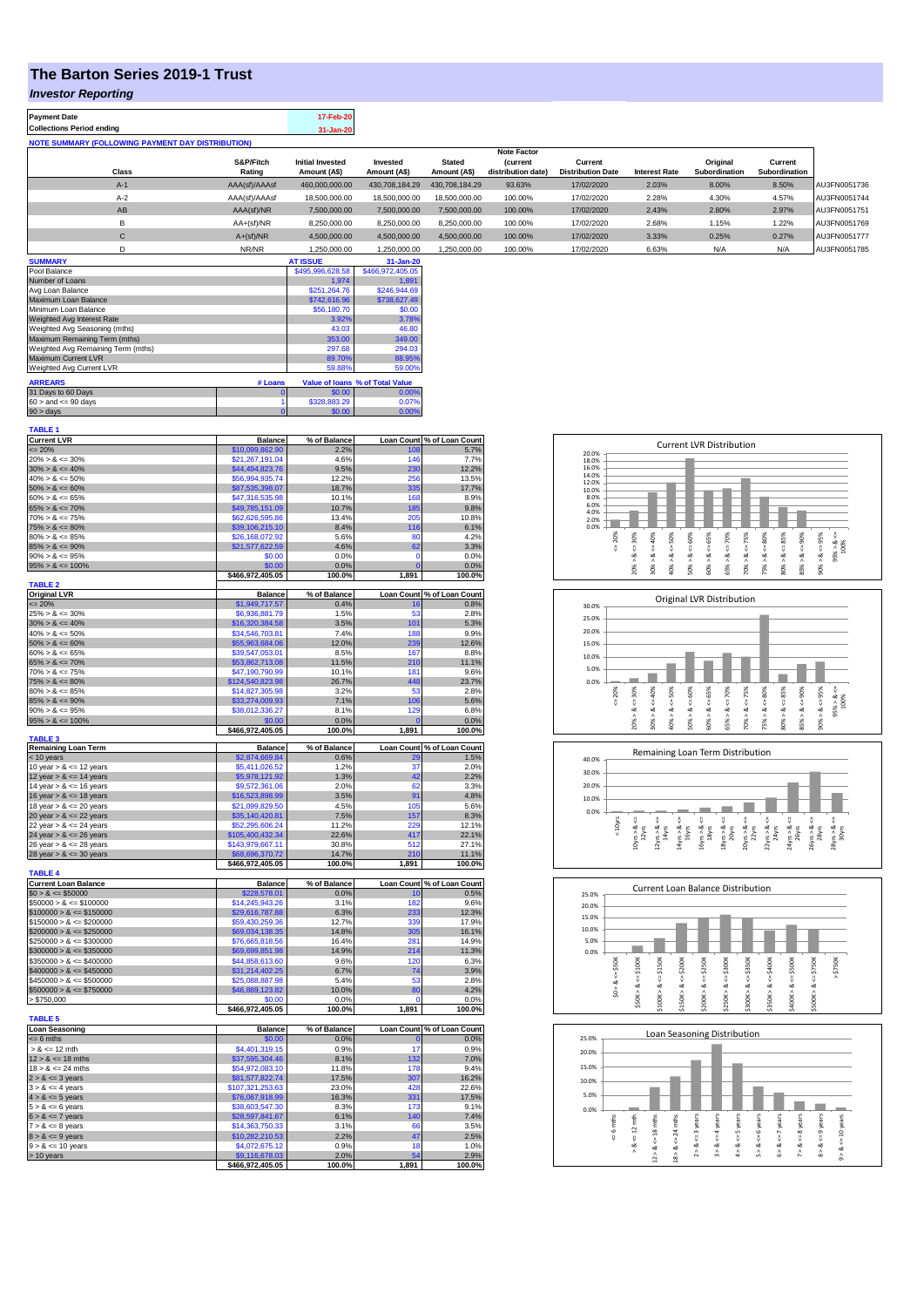## **The Barton Series 2019-1 Trust**

## *Investor Reporting*

| <b>Payment Date</b>                                    |                                      | 17-Feb-20             |                         |                                                                                                                                                                                                                      |
|--------------------------------------------------------|--------------------------------------|-----------------------|-------------------------|----------------------------------------------------------------------------------------------------------------------------------------------------------------------------------------------------------------------|
| <b>Collections Period ending</b>                       |                                      | 31-Jan-20             |                         |                                                                                                                                                                                                                      |
| TABLE <sub>6</sub>                                     |                                      |                       |                         |                                                                                                                                                                                                                      |
| Postcode Concentration (top 10 by value)               | <b>Balance</b>                       | % of Balance          | <b>Loan Count</b>       |                                                                                                                                                                                                                      |
| 2611                                                   | \$9,635,231.42                       | 2.1%                  |                         | of Loan Count<br>1.5%                                                                                                                                                                                                |
| 2615                                                   | \$9,608,357.81                       | 2.1%                  | 37                      | 2.0%                                                                                                                                                                                                                 |
| 2914                                                   | \$8,725,570.04                       | 1.9%                  | 27                      | 1.4%                                                                                                                                                                                                                 |
| 5114                                                   | \$6,930,595.79                       | 1.5%                  | 33                      | 1.7%                                                                                                                                                                                                                 |
| 2905                                                   | \$6,668,359.59                       | 1.4%                  | $\overline{24}$         | 1.3%                                                                                                                                                                                                                 |
| 5162                                                   | \$6,035,518.70                       | 1.3%                  | 33                      | 1.7%                                                                                                                                                                                                                 |
| 2913                                                   | \$5,945,267.92                       | 1.3%                  | 23                      | 1.2%                                                                                                                                                                                                                 |
| 2617                                                   | \$5,846,495.23                       | 1.3%                  | 21                      | 1.1%                                                                                                                                                                                                                 |
| 2620                                                   | \$5,460,332.60                       | 1.2%                  | 21                      | 1.1%                                                                                                                                                                                                                 |
| 5108                                                   | \$5,369,578.34                       | 1.1%                  | 34                      | 1.8%                                                                                                                                                                                                                 |
|                                                        |                                      |                       |                         |                                                                                                                                                                                                                      |
| <b>TABLE 7</b>                                         |                                      |                       |                         |                                                                                                                                                                                                                      |
| <b>Geographic Distribution</b>                         | Balance                              | % of Balance          | <b>Loan Count</b>       | % of Loan Count                                                                                                                                                                                                      |
| <b>Australian Capital Territory</b>                    | \$86,787,159.92                      | 18.6%                 | 317                     | 16.8%                                                                                                                                                                                                                |
| New South Wales                                        | \$68,663,381.14                      | 14.7%                 | 264                     | 14.0%                                                                                                                                                                                                                |
| Northern Territory                                     | \$1,050,323.14                       | 0.2%                  | з                       | 0.2%                                                                                                                                                                                                                 |
| Queensland                                             | \$6,388,744.30                       | 1.4%                  | 24                      | 1.3%                                                                                                                                                                                                                 |
| South Australia                                        | \$199,722,144.02                     | 42.8%                 | 920                     | 48.7%                                                                                                                                                                                                                |
| Tasmania                                               | \$1,448,403.20                       | 0.3%                  | 7                       | 0.4%                                                                                                                                                                                                                 |
| Victoria                                               | \$24,780,906.26                      | 5.3%                  | 77                      | 4.1%                                                                                                                                                                                                                 |
| Western Australia                                      |                                      | 16.7%                 | 279                     | 14.8%                                                                                                                                                                                                                |
|                                                        | \$78,131,343.07                      |                       |                         |                                                                                                                                                                                                                      |
| TABLE 8                                                | \$466,972,405.05                     | 100.0%                | 1,891                   | 100.0%                                                                                                                                                                                                               |
| Metro/Non-Metro/Inner-City                             | <b>Balance</b>                       | % of Balance          | <b>Loan Count</b>       | % of Loan Count                                                                                                                                                                                                      |
|                                                        |                                      |                       | 1441                    | 76.2%                                                                                                                                                                                                                |
| Metro<br>Non-metro                                     | \$360,235,793.10<br>\$102,555,245.56 | 77.1%<br>22.0%        | 435                     | 23.0%                                                                                                                                                                                                                |
| Inner city                                             | \$4,181,366.39                       | 0.9%                  | 15                      | 0.8%                                                                                                                                                                                                                 |
|                                                        |                                      | 100.0%                | 1,891                   |                                                                                                                                                                                                                      |
| <b>TABLE 9</b>                                         | \$466,972,405.05                     |                       |                         | 100.0%                                                                                                                                                                                                               |
| <b>Property Type</b>                                   | <b>Balance</b>                       | % of Balance          | <b>Loan Count</b>       |                                                                                                                                                                                                                      |
| <b>Residential House</b>                               | 423,332,801.82                       | 90.7%                 | 1698                    | of Loan Count 89.8%                                                                                                                                                                                                  |
| <b>Residential Unit</b>                                | \$39,582,825.70                      | 8.5%                  | 175                     | 9.3%                                                                                                                                                                                                                 |
| Rural                                                  |                                      | 0.0%                  | $\mathbf 0$             | 0.0%                                                                                                                                                                                                                 |
| Semi-Rural                                             | \$0.00<br>\$0.00                     | 0.0%                  | $\mathbf 0$             | 0.0%                                                                                                                                                                                                                 |
| <b>High Density</b>                                    |                                      |                       |                         |                                                                                                                                                                                                                      |
|                                                        | 4,056,777.53                         | 0.9%<br>100.0%        | 18<br>1,891             | 1.0%<br>100.0%                                                                                                                                                                                                       |
| <b>TABLE 10</b>                                        | \$466,972,405.05                     |                       |                         |                                                                                                                                                                                                                      |
|                                                        |                                      |                       |                         |                                                                                                                                                                                                                      |
|                                                        |                                      |                       |                         |                                                                                                                                                                                                                      |
| <b>Occupancy Type</b>                                  | <b>Balance</b>                       | % of Balance          | <b>Loan Count</b>       |                                                                                                                                                                                                                      |
| Owner Occupied<br>Investment                           | \$410,854,451.94                     | 88.0%                 | 1646<br>24              |                                                                                                                                                                                                                      |
|                                                        | \$56,117,953.11                      | 12.0%                 |                         |                                                                                                                                                                                                                      |
|                                                        | \$466,972,405.05                     | 100.0%                | 1,891                   |                                                                                                                                                                                                                      |
| TABLE 11                                               |                                      |                       |                         |                                                                                                                                                                                                                      |
| <b>Employment Type Distribution</b><br>Contractor      | <b>Balance</b><br>\$4,526,423.16     | % of Balance<br>1.0%  | <b>Loan Count</b><br>18 |                                                                                                                                                                                                                      |
|                                                        |                                      | 3.4%                  | 75                      |                                                                                                                                                                                                                      |
| Pay-as-you-earn employee (casual)                      | \$15,825,660.12                      |                       | 366                     |                                                                                                                                                                                                                      |
| Pay-as-you-earn employee (full time)                   | \$350,529,059.58                     | 75.1%                 | 181                     |                                                                                                                                                                                                                      |
| Pay-as-you-earn employee (part time)                   | \$40,876,047.78                      | 8.8%                  | 127                     |                                                                                                                                                                                                                      |
| Self employed                                          | \$31,981,984.05                      | 6.8%                  |                         |                                                                                                                                                                                                                      |
| No data                                                | \$23,233,230.36                      | 5.0%                  | 124                     |                                                                                                                                                                                                                      |
| Director                                               | \$0.00                               | 0.0%                  | $\epsilon$              |                                                                                                                                                                                                                      |
|                                                        | \$466,972,405.05                     | 100.0%                | 1,891                   |                                                                                                                                                                                                                      |
| <b>TABLE 12</b>                                        |                                      |                       |                         |                                                                                                                                                                                                                      |
| <b>LMI Provider</b><br>QBE                             | <b>Balance</b>                       | % of Balance<br>93.2% | 1776                    |                                                                                                                                                                                                                      |
|                                                        | \$435,126,622.95                     | 6.8%                  | 115                     |                                                                                                                                                                                                                      |
| Genworth                                               | \$31,845,782.10                      |                       |                         |                                                                                                                                                                                                                      |
| <b>TABLE 13</b>                                        | \$466,972,405.05                     | 100.0%                | 1,891                   |                                                                                                                                                                                                                      |
| <b>Arrears</b>                                         | <b>Balance</b>                       | % of Balance          | <b>Loan Count</b>       |                                                                                                                                                                                                                      |
| <= 0 days                                              |                                      | 98.3%                 | 1863                    | of Loan Count<br>87.0%<br>13.0%<br>100.0%<br>% of Loan Count<br>1.0%<br>4.0%<br>72.2%<br>9.6%<br>6.7%<br>6.6%<br>0.0%<br>100.0%<br>Loan Count % of Loan Count<br>93.9%<br>6.1%<br>100.0%<br>% of Loan Count<br>98.5% |
| $0 >$ and $\leq 30$ days                               | \$459,081,116.95<br>\$7,562,404.81   | 1.6%                  | 27                      |                                                                                                                                                                                                                      |
|                                                        | \$0.00                               |                       | $\mathbf 0$             |                                                                                                                                                                                                                      |
| $30 >$ and $\leq 60$ days<br>$60 >$ and $\leq 90$ days | \$328,883.29                         | 0.0%<br>0.1%          | 1                       | 1.4%<br>0.0%<br>0.1%                                                                                                                                                                                                 |
|                                                        |                                      |                       |                         |                                                                                                                                                                                                                      |
| $90 > \text{days}$                                     | \$0.00<br>\$466,972,405.05           | 0.0%<br>100.0%        | 1,891                   | 0.0%<br>100.0%                                                                                                                                                                                                       |
| <b>TABLE 14</b>                                        |                                      |                       |                         |                                                                                                                                                                                                                      |
| <b>Interest Rate Type</b>                              | <b>Balance</b>                       | % of Balance          | <b>Loan Count</b>       |                                                                                                                                                                                                                      |
| Variable                                               |                                      |                       | 1535                    | % of Loan Count<br>81.2%                                                                                                                                                                                             |
| Fixed                                                  | \$381,037,762.33<br>\$85,934,642.72  | 81.6%<br>18.4%        | 356                     | 18.8%                                                                                                                                                                                                                |
|                                                        | \$466,972,405.05                     | 100.0%                | 1,891                   | 100.0%                                                                                                                                                                                                               |
| TABLE 15                                               |                                      |                       |                         |                                                                                                                                                                                                                      |
| <b>Weighted Ave Interest Rate</b>                      | <b>Balance</b>                       | <b>Loan Count</b>     |                         |                                                                                                                                                                                                                      |
| <b>Fixed Interest Rate</b>                             | 4.19%                                | 356                   |                         |                                                                                                                                                                                                                      |
|                                                        |                                      |                       |                         |                                                                                                                                                                                                                      |
| <b>TABLE 16</b>                                        |                                      |                       |                         |                                                                                                                                                                                                                      |
| Foreclosure, Claims and Losses (cumulative)            | Balance                              | <b>Loan Count</b>     |                         |                                                                                                                                                                                                                      |
| Properties foreclosed                                  | \$0.00                               |                       |                         |                                                                                                                                                                                                                      |
| Claims submitted to mortgage insurers                  | \$0.00                               | $\overline{0}$        |                         |                                                                                                                                                                                                                      |
| Claims paid by mortgage insurers                       | \$0.00                               | $\overline{0}$        |                         |                                                                                                                                                                                                                      |
| loss covered by excess spread<br>Amount charged off    | \$0.00<br>\$0.00                     | Ō<br>$\Omega$         |                         |                                                                                                                                                                                                                      |

Please note: Stratified data excludes loans where the collateral has been sold and there is an LMI claim pending.